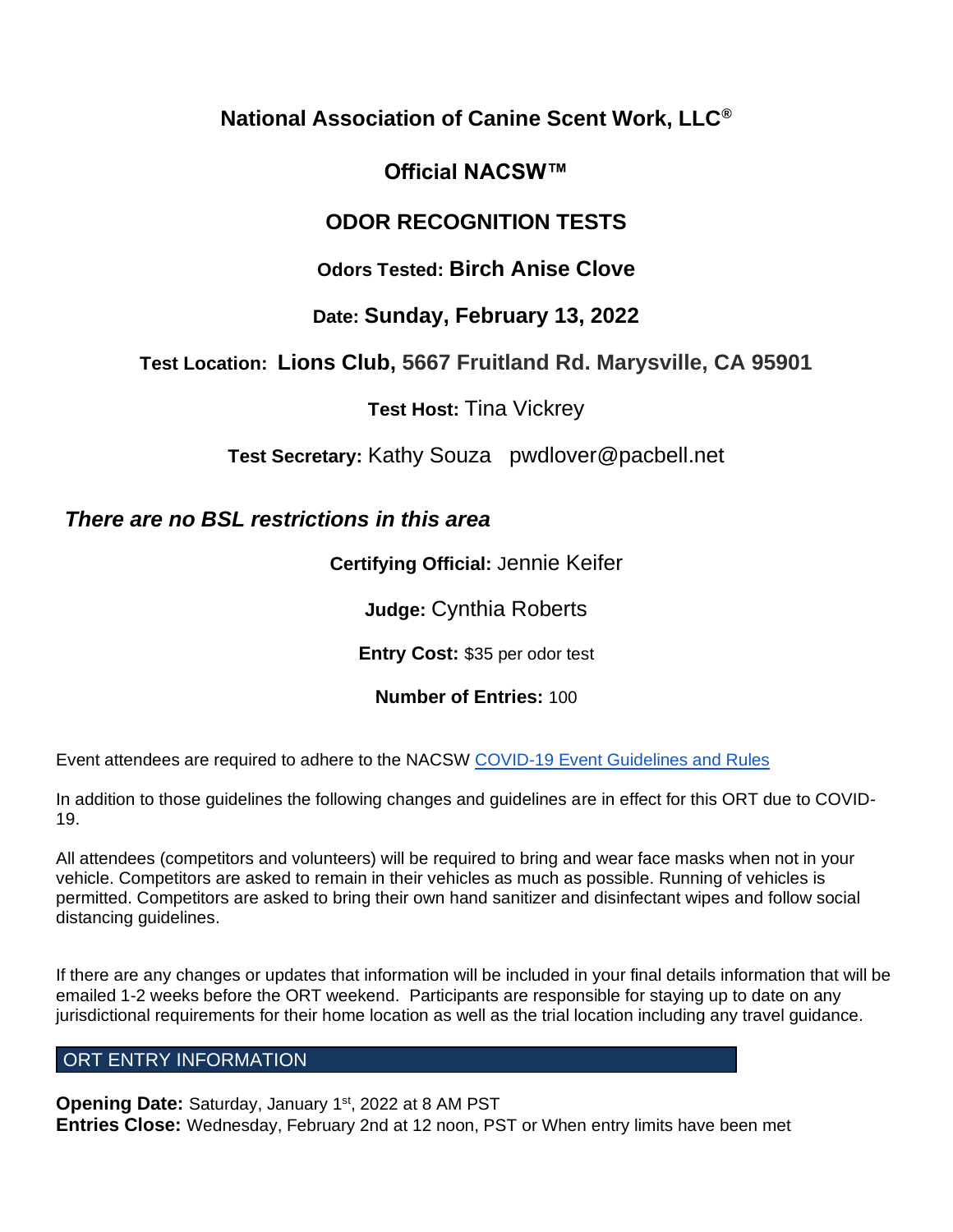**Second Dog Policy:** Two dogs are allowed per handler for each odor tested.

# **Entry Method**

First received By USPS, Mail overnight deliveries must have the signature waived box checked

- TELEPHONE, FAX, UNSIGNED ENTRIES, AND ENTRIES RECEIVED WITHOUT FEES cannot be accepted.
- RETURNED CHECKS do not constitute a valid entry fee. <returned checks will incur a \$25 returned check fee>.
- **ENTRIES MUST BE MADE ON THE ATTACHED ENTRY FORM.**
- NO ENTRY SHALL BE MADE AND NO ENTRY SHALL BE ACCEPTED. WHICH SPECIFIES ANY CONDITIONS AS TO ITS ACCEPTANCE.
- OWNERS are responsible for errors in making out entry forms.
- EXPRESS MAIL entries must include signature permitting them to be left at the secretary's address without the recipient's signature.

# **Notification**

Acknowledgement of entry acceptance/confirmation will be made by email when entries are processed for those handlers that provide an email address. If you require a confirmation via USPS, you must provide a selfaddressed stamped envelope with your entry. Your payment receipt and notification are confirmation of your completed entry

# **Entry Requirements**

# **A Qualified Entry is one that meets all the following criteria:**

- 1. Complete entry during the specified entry time frame.
- 2. The Handler is a NACSW member for the 2021-2022 membership year (8/1/21- 7/31/22).
- 3. The Dog is registered with the NACSW.
- 4. Dogs participating in an Odor Recognition Test (ORT) must be at least six months of age.

For information on how to register or become a member go t[o](http://www.nacsw.net/) [www.NACSW.net](http://www.nacsw.net/)

# **Trial Eligibility and ORTs**

An ORT must be taken and passed at least 14 days before a trial opening date to be eligible for the first draw period.

# **Basic Description of the Test**

To successfully pass an ORT a dog must identify the location of the target odor and the handler must correctly call an "alert" within a three-minute time period. The Odor Recognition Test consists of a drill type exercise which requires 12 closed boxes set up in a pattern of *one or* two rows, spaced a minimum of 48" apart. The ORT is conducted on leash. Complete information can be obtained on the NACSW website.

*All exhibitors should obtain and review a copy of the NACSW K9 NOSE WORK® RULE BOOK.* You may get it from their website: [www.NACSW.net](http://www.nacsw.net/)

## **No dog will be given more than one space in the same odor test at a single event.**

## **Results**

During the odor re-sets, the official results sheet will be brought out to the parking area for testers to photo or review. We recommend you verify your results on the official results sheet and let your host or judge know if you have any questions regarding your results.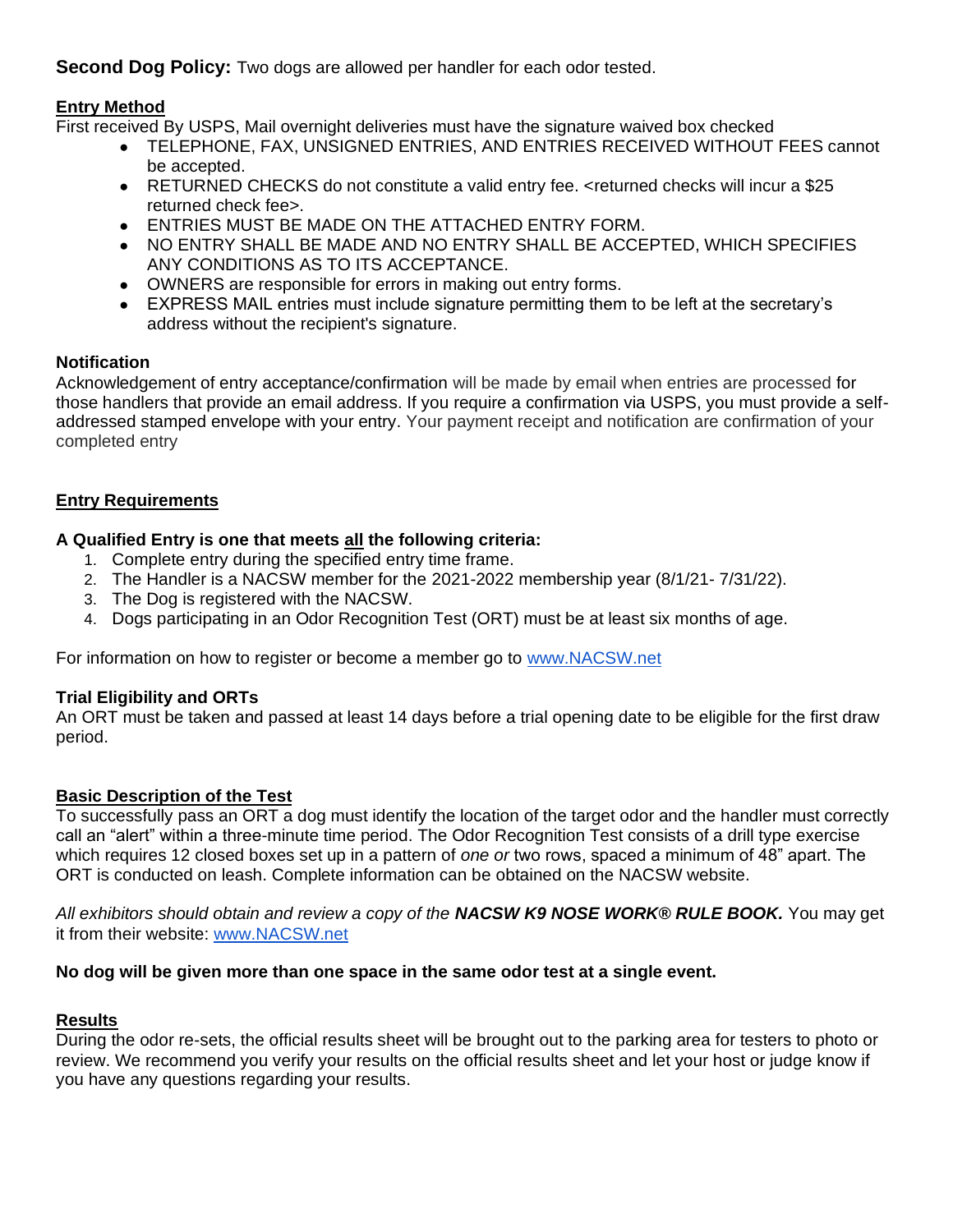# CANCELLATION POLICY

The following cancellation policy applies:

For cancellation of entries on or before 12 pm pacific time Feb. 2nd, 2022 – Full refund minus \$5 processing fee. For cancellation of entries after 12 pm Feb 2nd, 2022 – a refund will only be issued if a note is provided from a doctor or veterinarian, or the Host can fill your spot off the wait list.

All cancelations must be emailed to Tina Vickrey at sublimestaffords@gmail.com or Kathy Souza at pwdlover@pacbell.net

Entry fees shall not be refunded if a dog or handler is absent, disqualified, or excused by the NACSW official or judge.

This cancellation and refund policy applies to competitors that must withdraw for any reason including but not *limited to injury, illness, emergency, and personal or work-related reasons.*

*If the ORT cannot take place or be completed by reason of fire, civil disturbances, an Act of God, public emergency, or any other cause beyond the control of the test organizers, then the ORT host will make their best effort to provide partial refunds after recouping their expenses.*

# LOCATION DETAILS

#### **Test Site Hours**

8 am to 5 pm Details regarding check in time and briefing will be sent approximately 1 week before the ORT.

#### **Site Specific Conditions**

 This ORT test is at a community hall. The parking lot is gravel and the pathway to and from the parking lot to the test area may require you to navigate uneven terrain, including gravel and asphalt walkways. The flooring in the test area is shiny vinyl flooring. Due to unforeseen conditions, such as weather or change in availability of areas at the location, the expected test area, parking, and/or pathways may be modified at the last minute.

#### **Reactive Dog Parking**

There will be reactive dog parking at this test for those who wish to park in this area. Please note this on your entry, so we can allot adequate space.

Due to unforeseen conditions, such as weather or change in availability of areas at the location, this policy may be modified at the last minute.

#### **Unentered Dogs**

Unentered dogs must remain in the competitor's vehicle during the test day. There will be ample potty areas, but unentered dogs should not be allowed to "play", exercise, or train on the test grounds.

#### **RV Parking**

There is space for RVs to park in the competitor parking area during the test day. To reserve a space, you will need to contact the host after you receive a confirmation that you have received a space in the test. Email sublimestafford@gmail.com to reserve RV space. No overnight RV parking is available. Due to unforeseen conditions, such as weather or change in availability of areas at the location, this policy may be modified at the last minute.

#### **Running Vehicles or Generators in the parking lot**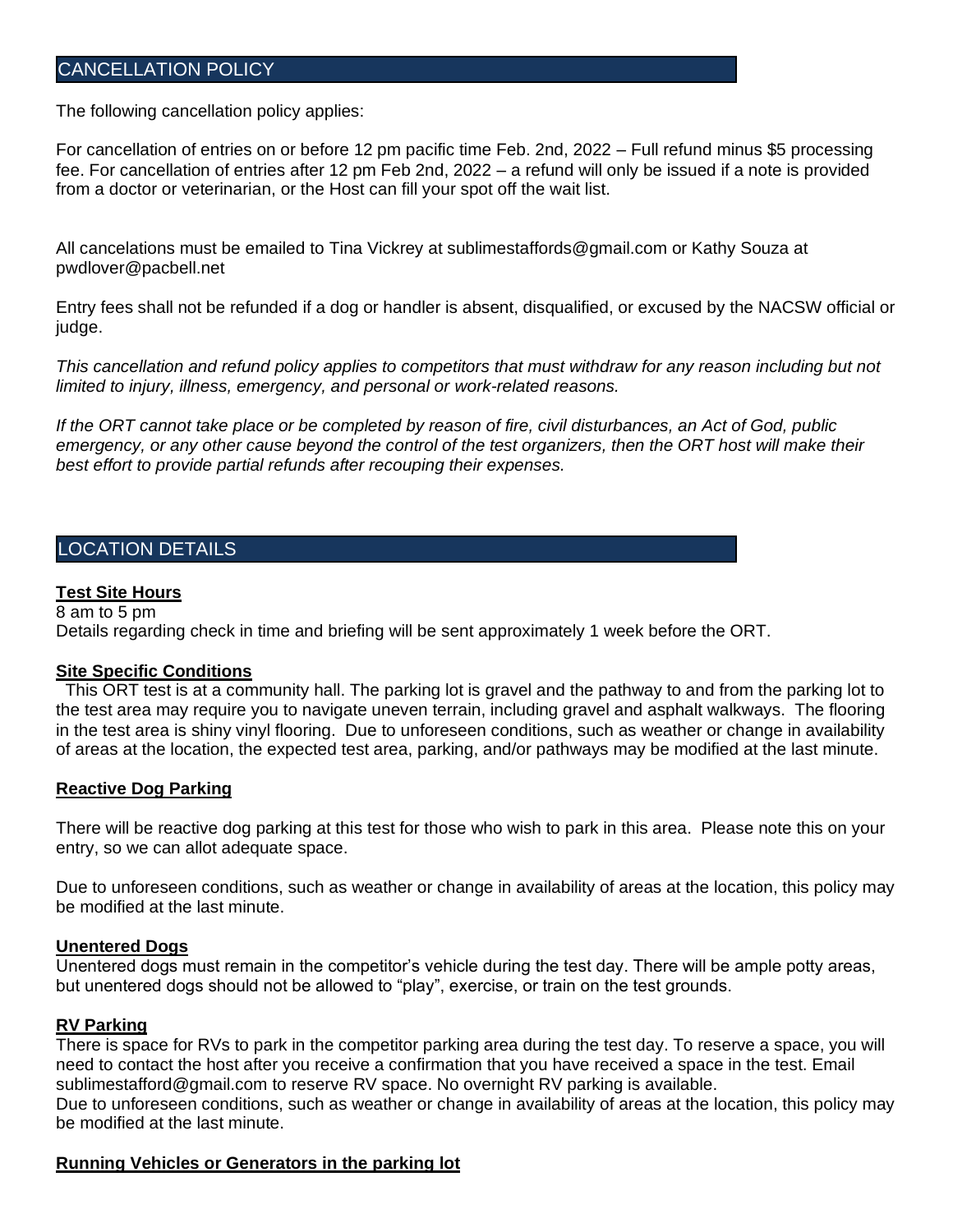There is ample parking, and we will have a separate parking area for those wishing to run their vehicles or generators during the day.

Due to unforeseen conditions, such as weather or change in availability of areas at the location, this policy may be modified at the last minute.

## **Crating Options**

There are no indoor crating options at this event. Competitor dogs are to be crated or otherwise contained in your vehicle.

Due to unforeseen conditions, such as weather or change in availability of areas at the location, this policy may be modified at the last minute.

## **Smoking**

Smoking is allowed on this test site but only in designated smoking areas

# **Hotels**

A list of area hotels is available here: (insert link) or A list of area hotels and directions will be provided with entry confirmations.

# DOG INFORMATION

## **Dog Policies**

- All dogs must be on a 6' leash at all times when not being tested. NO flexi-leashes while not participating in a test.
- Reactive and/or spatially challenged dogs should wear a red bandana (to be provided by the dog's handler) to help signal others that the dog needs extra space from other dogs.
- Dogs will be toileted in designated areas and handlers must pick-up and dispose of waste.
- Dogs and handlers must stay in designated areas to avoid contaminating testing space, interrupting a test, or from viewing any part of the testing.
- Competitors should expect to keep their dogs confined in a crate or vehicle when not testing and should plan to provide their own shade using canopies or shade cloths.
- Refer to location details (above) for information on unentered dogs.

## **Females in Season**

Will be allowed to run wearing "pants" at the very end of the running orders after all other dogs have been judged. Females in season will be parked and pottied in areas separate from the other dogs while at the test if the location logistics permit. Handlers must contact Tina at sublimestffords@gmail.com or Kathy Souza at pwdlover.net so plans can be made for the dog.

# OTHER INFORMATION

## **ADA Requests**

If you are an individual with a disability and would like to request accommodation(s), please email ADA@nacsw.net. Please include your name, ORT date, ORT host name, and your requested accommodation(s).

# **Spectators**

Additional guests are welcome, however spectating opportunities may be limited. Please verify attendance policies with the host before bringing or inviting anyone not volunteering, testing, or officiating.

An adult accompanying a minor must be present during the searches. Everyone at the test site must sign the waiver provided by the host and comply with all event requirements. Participants are not allowed to watch the testing at any time.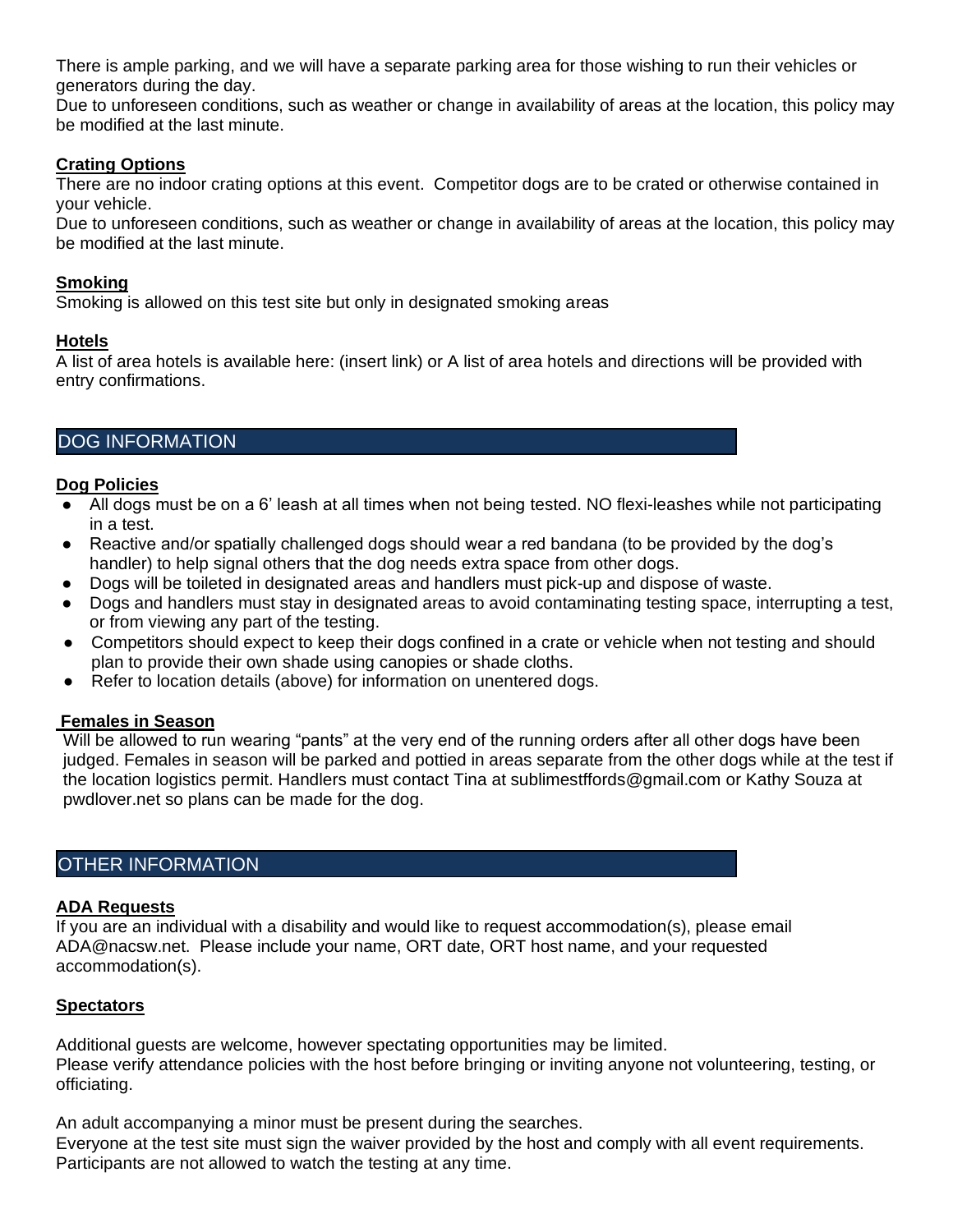# **Veterinarians**

Marysville Veterinary - 1530 B St, Marysville, CA 530-742-8809 Penn Valley Veterinary Hospital - 17404 Penn Valley Dr, Penn Valley, CA 530-432-3125

## **Rules**

Complete rules are available at [www.NACSW.net.](http://www.nacsw.net/) **It is the responsibility of each competitor to read and understand the current NACSW™ Rule book prior to participating in a NACSW event.**

# **Liability**

By registering for the ORT Test, the competitor hereby assumes all risks of, and responsibility for, accidents and/or damage to her/himself or to her/his property or to others, resulting from the actions of her/his dog. The competitor expressly agree that the NACSW, Tina Vickrey and its assignees or any other person, or persons, of said groups, shall not be held liable personally, or collectively, under any circumstances, for injury, and/or damage to her/himself, for loss or injury to property, whether due to uncontrolled dogs or negligence of any member of said groups, or any other cause, or causes. The competitor also agrees to assume all financial liability that may be incurred by the NACSW due to the actions of themselves or their dogs regardless of the cause.

## **Sportsmanship**

All competitors/handlers and spectators are expected to follow the rules of the NACSW and demonstrate good sportsmanship. This includes making sure the hide placements are unknown to the handler prior to testing and kept secret from other competitors. Please do not discuss hide placement or any details of a dog's performance that may provide information or clues to other handlers or may be overheard.

## **Questions**

All Test related questions, contact Host Tina Vickrey at [sublimestafford@gmail.com](mailto:sublimestafford@gmail.com) or Secretary Kathy Souza at pwdlover@pacbell.net